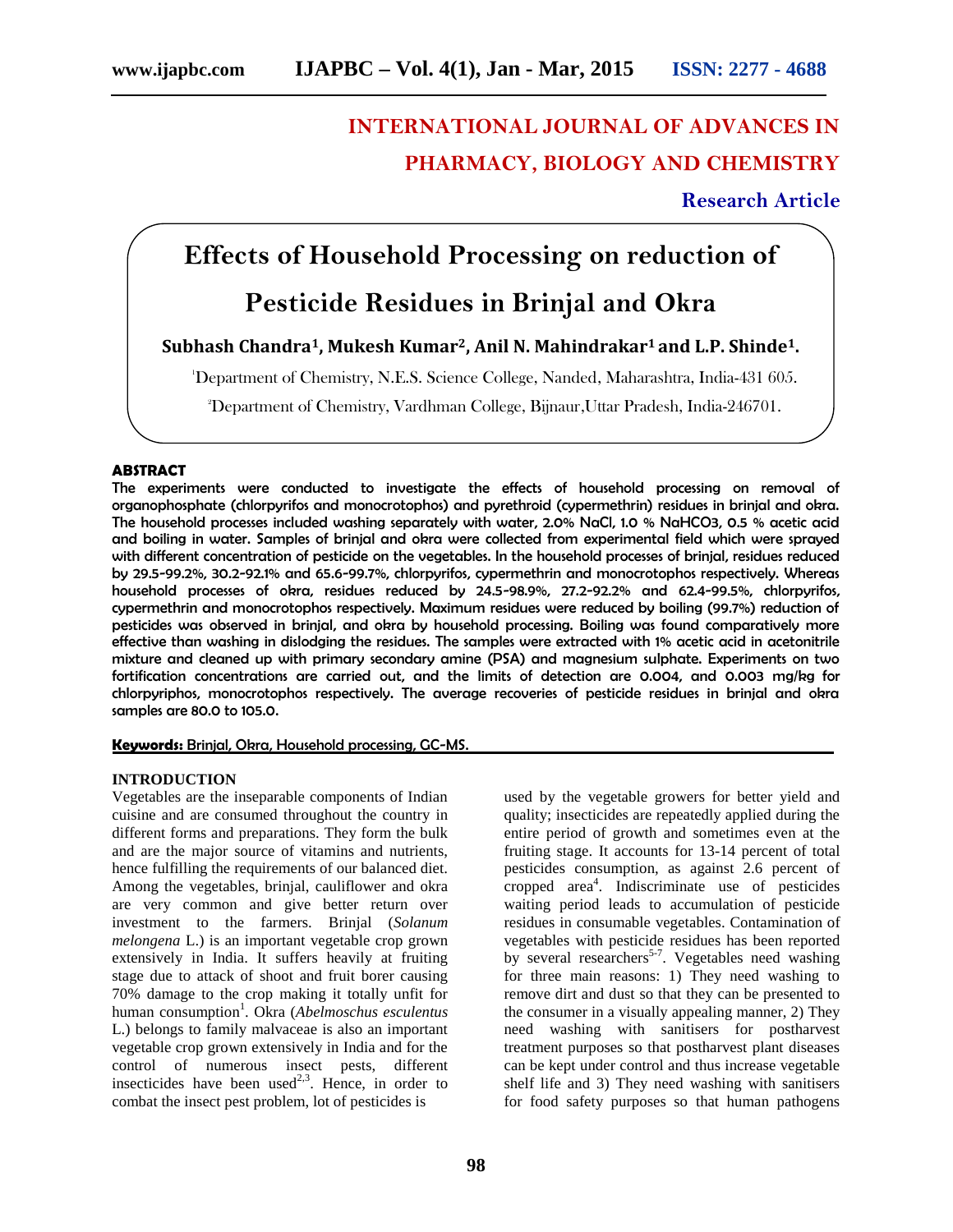that may be present on the surface of vegetables are not passed on to consumers.

Washing of vegetables is the most traditional and the preliminary unit operation applied to remove debris and dirt from vegetables prior to consumption. In some studies it were also, observed the effects household methods for removal of pesticide residues from different vegetables  $by^{8-15}$ . To estimate the potential pesticide exposure from contaminated food, it is important to estimate the level of exposure at the point of consumption after processing. It has already been reported that commercial and household processing such as washing, peeling, cooking, blanching and concentrating can reduce residue levels in food, which further reduces the impact on human health $16$ <sup>-</sup>.

The extent of residue reduction by washing depends on the physiochemical properties of the pesticides, such as water solubility, hydrolytic rate constant, volatility and octanol-water partition coefficient (Pow), in conjunction with the actual physical location of the residues; washing processes lead to reduction of hydrophilic residues which are located on the surface of the crops.

The aim of this study was to evaluate the chlorpyriphos, cypermethrin and monocrotophos residue in brinjal and okra to assess the effect of different household processing to reduced pesticides residues to a safe level for human consumption. The resent study can be used as a reference point for future monitoring and taking preventive measures to minimize human health risks.

#### **2. EXPERIMENTAL**

#### **Chemical and reagents**

The organic solvent acetic acid, acetonitrile HPLC grade, magnesium sulphate, sodium acetate AR grade, sodium chloride (salt), sodium hydrogen carbonate purchased from E Merck and primary secondary amine purchased from Agilent Technologies. The technical grade pesticide standards were used for standardizations. Anhydrous magnesium sulphate used during residue extraction was maintained at  $300^{\circ}$ C overnight and kept in air tight container. Polyethylene or PFTE 15ml and 50 ml with screw cap tubes.

#### **Sample collection**

The fresh brinjal and okra 2 kg each samples were collected at regular interval as such from the supervised trial was conducted at the experimental field at Vasco-Da-Gama, Goa, during summer season. In supervised trials, chlorpyrifos, cypermethrin and monocrotophos were applied with different concentrations (100, 200 and 300g a.i.ha<sup>-1</sup>) on the brinjal and okra. One control plot (unsprayed) was included for each crop for blank analysis and also recovery experiments.

#### **Extraction**

The fresh brinjal and okra 2 kg each samples were taken for the extraction of pesticide residues. The samples were macerated to make paste with Philips mixer (equipped with stainless steel knives), a 15 g portion of the homogenized sample was weighed into a 50 ml polytetrafluoroethylene (PTFE) tube added 15 ml of acetonitrile containing 1% acetic acid  $(v/v)$ . Then, 6 g MgSO4 and 2.5 g sodium acetate trihydrate (equivalent to 1.5 g of anhydrous form) were added, and the sample was shaken forcefully for 4 min and kept in ice bath. The samples were then centrifuged at 4000 rpm for 5 min and 6 ml of the supernatant were transferred to a 15 ml PTFE tube to which 900 mg MgSO4 and 300 mg PSA were added. The extract was shaken using a vortex mixer for 20 s and centrifuged at 4000 rpm again for 5 min, approximately 2ml of the supernatant were taken in a vials. This extracts were evaporated to dryness under a stream of nitrogen and reconstituted in n-hexane in auto sampler tube for the GC-MS analysis.

#### **Washing solution preparation**

All washing solutions for treatment of vegetables were prepared from the standard reagents. These consisted of filtrated water generated from water purifier, 2.0% NaCl, 0.1 % NaHCO3, and 0.5 % acetic acid. The purified water was used as diluents for all the solution and treatments.

#### **Recovery**

Recovery studies were performed to examine the efficacy of extraction and clean up. Control samples of brinjal and okra were spiked with known concentration of the pure pesticides standard solution and extraction and clean-up were performed as described earlier. The concentration of each pesticide in the final extracts was calculated (table 1). The average recoveries of pesticide residues in brinjal and okra samples were 80.0 to 105.0 %.

#### **RESULTS AND DISCUSSIONS**

Among the household processes using, water, 2.0% NaCl, 1.0 % NaHCO3, 0.5 % acetic acid and boiling in water chlorpyrifos residues reduced by 29.5- 32.5%, 62.5-65.6%, 59.8-61.8%, 65.6-67.3% and 98.5-99.2%, cypermethrin residues reduced by 29.5- 32.5%, 60.04-62.9%, 61.9-62.8%, 67.9-68.5% and 90.1-92.1%, monocrotophos residues reduced by 65.6-66.4%, 71.1-72.8%, 80.8-82.2%, 78.8-79.2% and 98.5-99.7% respectively in brinjal. The chlorpyrifos residues reduced by 24.5-29.1%, 68.0- 69.4%, 62.0-64.8%, 65.6-69.8% and 97.9-98.9%,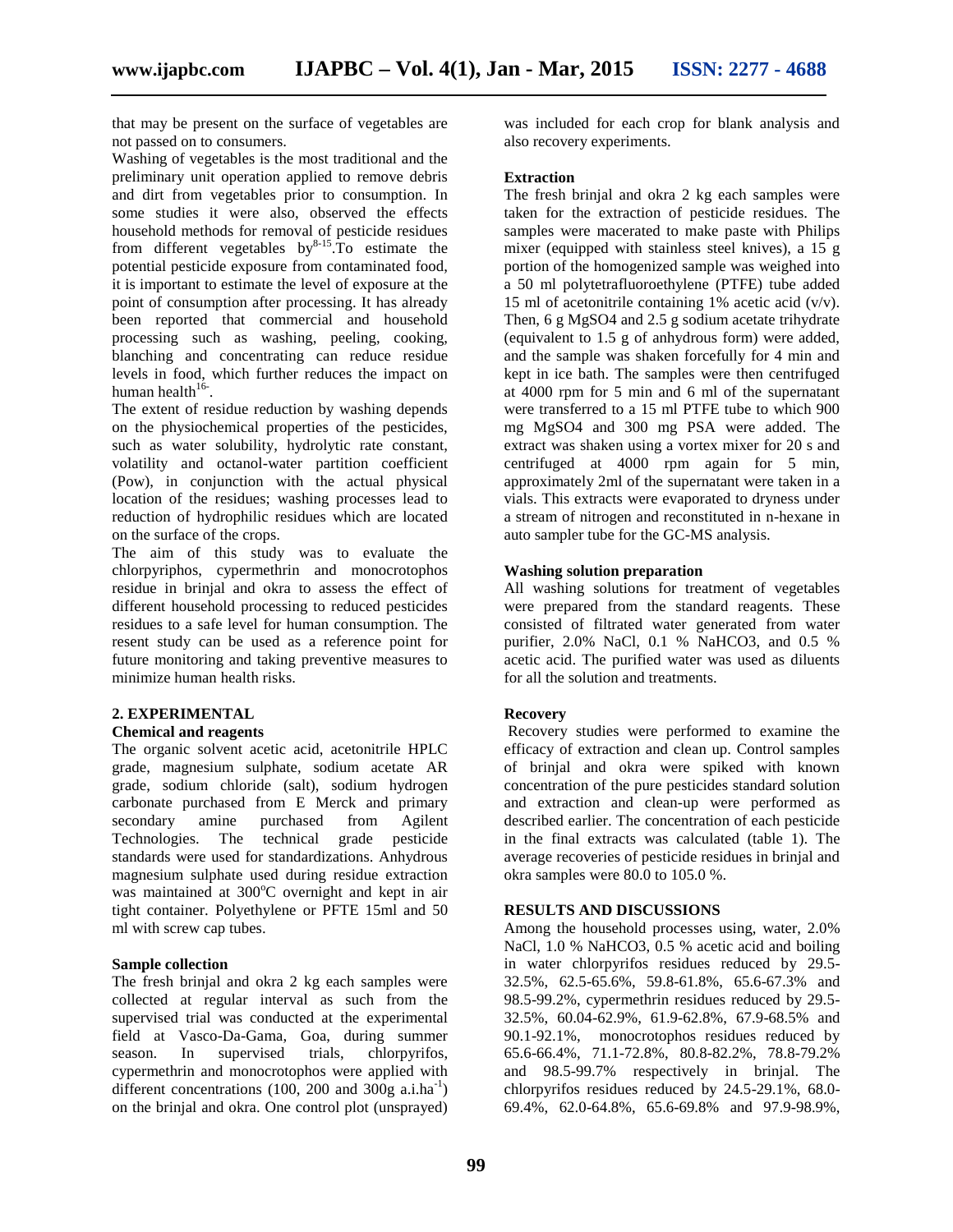cypermethrin residues reduced by 27.2-29.3%, 64.9- 67.4%, 62.8-65.8%, 65.2-69.4% and 89.2-92.2%, monocrotophos residues reduced by 62.4-65.5%, 75.6-76.9%, 80.1-84.3%, 74.6-78.0% and 98.8- 99.5% respectively in okra (table 2 and 3).

Beena Kumari (2008) observed that washing process reduced the OC residues by 27-44 percent in brinjal, 34-36 percent in cauliflower and 20-38 percent in okra. Whereas the residues of SP insecticides in brinjal, cauliflower and okra were reduced to 26, 29 and 31 percent, respectively. Maximum reduction of residues was observed in case of OP where the residues decreased to the extent of 77, 74 and 50 percent, in brinjal, cauliflower and okra, respectively. Boiling/cooking was observed to be more effective in reducing the residues. By this process, reduction of residues of OC insecticides was observed in the range of 39-55 per cent in brinjal, 57-61 percent in cauliflower and 32-47 percent in okra. Reduction to an extent of 37, 40 and 42 percent of SP insecticides was observed in brinjal, cauliflower and okra, respectively. Among OP insecticides, reduction was 100 percent in brinjal, 92 percent in cauliflower and 75 percent in okra $^{11}$ . .

Washing of cauliflower treated with chlorpyriphos, quinalphos, endosulfan, fenvalerate and deltamethrin reduced 28.92 %–78.64 % residues of these insecticides8. Tomatoes contaminated at level of 1 mg kg-1 upon washing with 10 % NaCl solution gave 42.90, 46.10, 27.20, 90.80, 82.40 and 91.40 per cent loss in HCB, lindane, p,p-DDT, dimethoate, profenophos and pirimiphos-methyl, respectively<sup>21</sup>.

Liang and co-workers (2012) reported that 63.40, 60.00, 50.00, 31.10 and 66.70 per cent reduction in the residues of trichlorfon, dimethoate, dichlorvos, fenitothion and chlorpyriphos respectively, were observed in cucumber when dipped in 2 % sodium chloride solution for 20  $\text{min}^{22}$ . These results agree with those reported earlier that soaking of contaminated potatoes in neutral (NaCl) solution (5 and 10 %) for 10 min resulted in 100 percent removal of pirimiphos methyl residues $17$ . The cause and effect of the reduction in 2 % NaCl washing solutions is still not known and needs further investigation.

The effects of household processing on removal of residues of malathion, fenitrothion, formothion, parathion, methyl parathion and chlorpyriphos in tomato, bean, okra, eggplant, cauliflower and capsicum were studied. The processes included washing water, 0.9 % NaCl, 0.1 % NaHCO3, and 0.1 % acetic acid, 0.001 % KMnO4, 0.1 % ascorbic acid, 0.1 % malic acid and 0.1 % oxalic acid and 2 % aqueous solution of raw *Spondias pinnata* (SP)) and boiling. In all of the vegetables, washing with different household chemicals reduced the residues by 20-89 % and boiling reduced the residues by 52- 100 %. Boiling of vegetables was found to be more effective than washing in dislodging the residues (Gouri Satpathy et al., 2012). Residues of Monochrotophos, fenitrothion and fenvalerate were removed to an extent of 41.81%, 100% and 100% by dipping in lemon juice, dipping in 2% tamarind solution for 5 min followed by wash tap water and steam cooking for 10 min respectively<sup>23</sup>.

In the earlier studies it was found that washing effective in dislodging the residues as it depends on a number of factors like location of residues, age of residues, water solubility and temperature and type of washing. Current results are in consistent with some earlier reports where reduction (10-30%) of alphamethrin residues was found in tomato and brinjal and cauliflower  $24-25$ . Rinsing of various vegetable was found very effective<sup>8</sup>.

In present study it was observed that washing with water, 2.0% NaCl, 1.0 % NaHCO3, 0.5 % acetic acid was found comparatively less effective in reducing the pesticides residues while boiling was observed to be more effective in reducing the residues.

| Recovery of pesticides in the spiked control samples |               |                              |                  |                                       |  |
|------------------------------------------------------|---------------|------------------------------|------------------|---------------------------------------|--|
| Sample                                               | Compound      | Concentration<br>$(mg kg-1)$ | Recovery<br>(% ) | Coefficient of<br>variation( $n=5$ )% |  |
| <b>Brinjal</b>                                       | Chlorpyrifos  | 1.0                          | 104.70           | 4.58                                  |  |
| Brinjal                                              | Cypermethrin  | 1.0                          | 99.80            | 4.78                                  |  |
| <b>Brinjal</b>                                       | Monocrotophos | 1.0                          | 98.60            | 4.80                                  |  |
| Okra                                                 | Chlorpyrifos  | 1.0                          | 101.00           | 4.85                                  |  |
| Okra                                                 | Cypermethrin  | 1.0                          | 90.50            | 4.86                                  |  |
| Okra                                                 | Monocrotophos | 1.0                          | 92.10            | 4.95                                  |  |

**Table 1 Recovery of pesticides in the spiked control samples**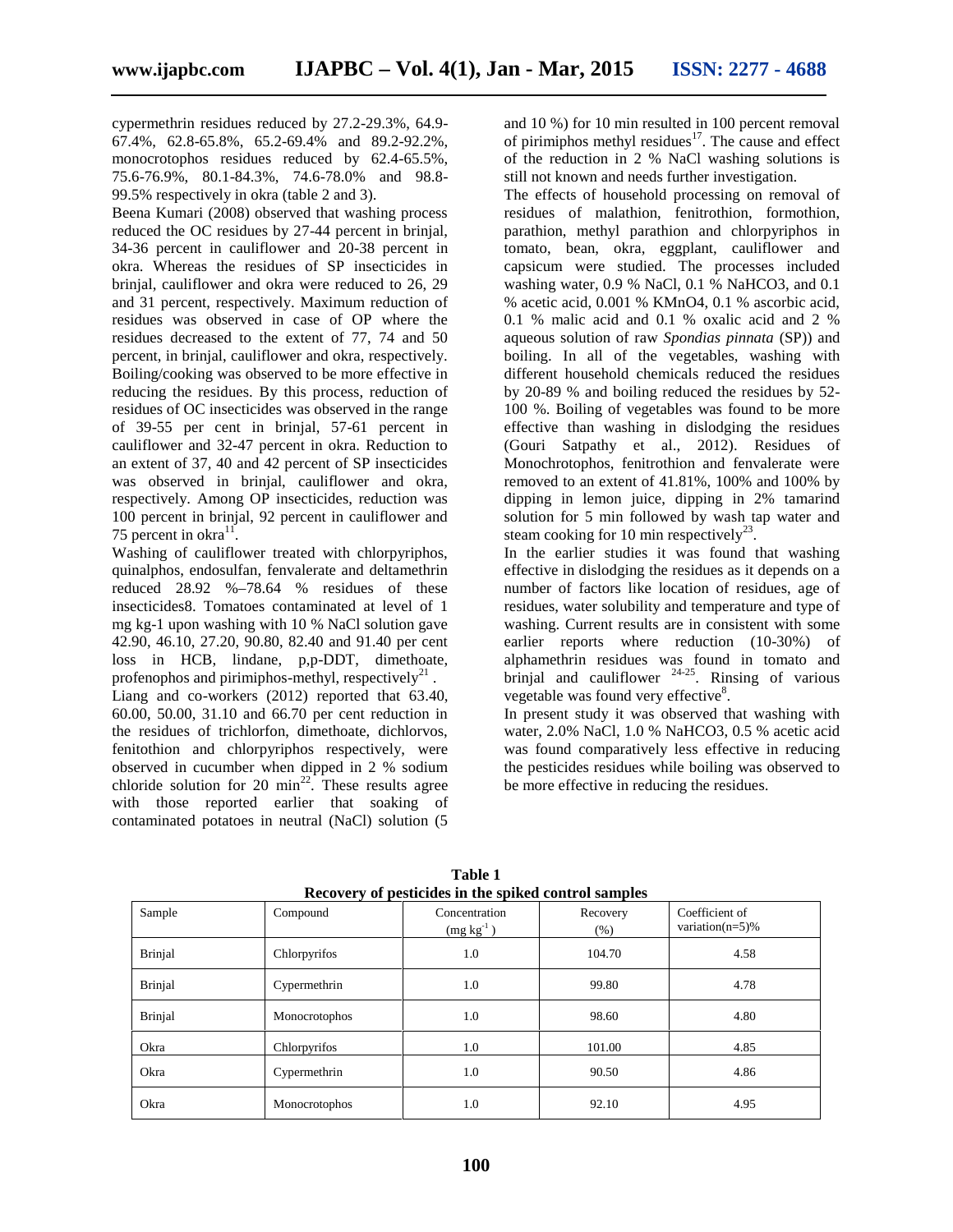| Reduction (%) of pesticide residues (mgkg) on brinjal when washing with different washing solutions. |        |                                     |              |              |              |                     |                     |
|------------------------------------------------------------------------------------------------------|--------|-------------------------------------|--------------|--------------|--------------|---------------------|---------------------|
| Pesticide                                                                                            | Sample | Initial<br>residue<br>$(mgkg^{-1})$ | Water        | 1%NaHCO3     | 2% NaCl      | 0.5% Acetic<br>Acid | Boiling in<br>water |
| Chlorpyrifos                                                                                         |        | 0.362                               | $29.5 \pm 2$ | $62.5 \pm 2$ | $59.8 \pm 1$ | $65.6 \pm 3$        | $98.5 \pm 1$        |
|                                                                                                      | 2      | 0.679                               | $31.2 \pm 2$ | $62.4 \pm 2$ | $61.8 \pm 1$ | $68.5 \pm 3$        | $98.9 \pm 1$        |
|                                                                                                      | 3      | 0.876                               | $32.5 \pm 2$ | $65.6 \pm 2$ | $61.2 \pm 1$ | $67.3 \pm 3$        | $99.2 \pm 1$        |
| Cypermethrin                                                                                         |        | 0.340                               | $0.2 + 2$    | $61.9 \pm 2$ | $62.2 \pm 1$ | $68.5 \pm 3$        | $90.1 \pm 1$        |
|                                                                                                      | 2      | 0.661                               | $32.0 \pm 2$ | $60.4 \pm 2$ | $61.9 \pm 1$ | $67.9 \pm 3$        | $90.4 \pm 1$        |
|                                                                                                      | 3      | 0.858                               | $31.4 \pm 2$ | $62.9 \pm 2$ | $62.8 \pm 1$ | $68.1 \pm 3$        | $92.1 \pm 1$        |
| Monocrotophos                                                                                        |        | 0.388                               | $65.6 \pm 2$ | $71.1 \pm 2$ | $81.2 \pm 1$ | $78.9 \pm 3$        | $98.5 \pm 1$        |
|                                                                                                      | 2      | 0.690                               | $66.4 \pm 2$ | $72.2 \pm 2$ | $82.2 \pm 1$ | $78.8 \pm 3$        | $99.7 \pm 1$        |
|                                                                                                      | 3      | 0.891                               | $65.8 \pm 2$ | $72.8 \pm 2$ | $80.8 \pm 1$ | $79.2 \pm 3$        | $99.1 \pm 1$        |

**Table 2 Reduction (%) of pesticide residues (mgkg -1) on brinjal when washing with different washing solutions.**

| Table 3 |  |  |  |
|---------|--|--|--|
|---------|--|--|--|

|  | Reduction (%) of pesticide residues (mgkg) on okra when washing with different washing solutions. |
|--|---------------------------------------------------------------------------------------------------|

| Pesticide     | Sample | Initial residue<br>$(mgkg^{-1})$ | Water        | 1%NaHCO3     | 2% NaCl      | 0.5% Acetic<br>Acid | Boiling in<br>water |
|---------------|--------|----------------------------------|--------------|--------------|--------------|---------------------|---------------------|
|               |        |                                  |              |              |              |                     |                     |
| Chlorpyrifos  |        | 0.389                            | $24.5 \pm 2$ | $68.0 \pm 2$ | $62.0 \pm 1$ | $65.6 \pm 3$        | $98.2 \pm 1$        |
|               | 2      | 0.696                            | $28.2 + 2$   | $68.2 \pm 2$ | $64.8 \pm 1$ | $69.6 \pm 3$        | $97.9 \pm 1$        |
|               | 3      | 0.874                            | $29.1 \pm 2$ | $69.4 \pm 2$ | $64.2 \pm 1$ | $69.8 \pm 3$        | $98.9 \pm 1$        |
| Cypermethrin  |        | 0.378                            | $27.2 \pm 2$ | $64.9 \pm 2$ | $62.8 \pm 1$ | $65.2+3$            | $90.1 \pm 1$        |
|               | 2      | 0.685                            | $28.3 \pm 2$ | $67.4 \pm 2$ | $65.8 \pm 1$ | $68.4 + 3$          | $89.9 \pm 1$        |
|               | 3      | 0.862                            | $29.3 \pm 2$ | $67.2 \pm 2$ | $65.6 \pm 1$ | $69.4 \pm 3$        | $92.2 \pm 1$        |
| Monocrotophos |        | 0.391                            | $65.5 \pm 2$ | $75.7 + 2$   | $80.1 \pm 1$ | $74.6 \pm 3$        | $98.8 \pm 1$        |
|               | 2      | 0.698                            | $62.4 \pm 2$ | $76.9 \pm 2$ | $84.3 \pm 1$ | $78.0 + 3$          | $99.1 \pm 1$        |
|               | 3      | 0.898                            | $63.7 + 2$   | $75.6 \pm 2$ | $81.4 \pm 1$ | $77.6 \pm 3$        | $99.5 \pm 1$        |

#### **CONCLUSION**

Use of pesticides on vegetables is an inevitable part of agriculture but their unscientific usage can cause significant health adversities. From the extensive review collected on the extent of dissipation of pesticide residues and mechanisms involved during household processing techniques, it is concluded that these can serve as an effective tool for reduction of residues within safe limits. There is a need to regulate pesticide intake for leading a healthy life. Processing substantially reduces the residues of pesticides in vegetables. These reductions are extremely important in evaluating the risk associated with ingestion of pesticide residues, especially in vegetables, which are eaten by almost all income group people. However, there is dearth of knowledge involving exact mechanism of action by which different processing treatments ought to reduce pesticide residues in different food items.

#### **REFERENCES**

- 1. Misra PN. and Singh MP. Chemical control of okra in the Terai region Uttar Pradesh. Indian J. Ent., 1996; 45(2): 152-158.
- 2. Singh SP, Kiran Kumar S. and Tanwar RS. Dissipation and decontamination of cypermethrin and fluvalinate residues in okra. Pestic. Res. J., 2004; 16(2): 65-67.
- 3. Sinha SR. and Sharma RK. Efficacy of neonicotinoids against okra insect pest. Pestic. Res. J. , 2007; 19(1): 42-44.
- 4. Sardana HR. Integrated pest management in vegetables. In: Training manual-2, Training on IPM for Zonal Agricultural Research Stations. May 21-26. 2001:105-118.
- 5. Madan VK, Kumari B, Singh RV, Kumar R, Kathpal TS. Monitoring of pesticide from